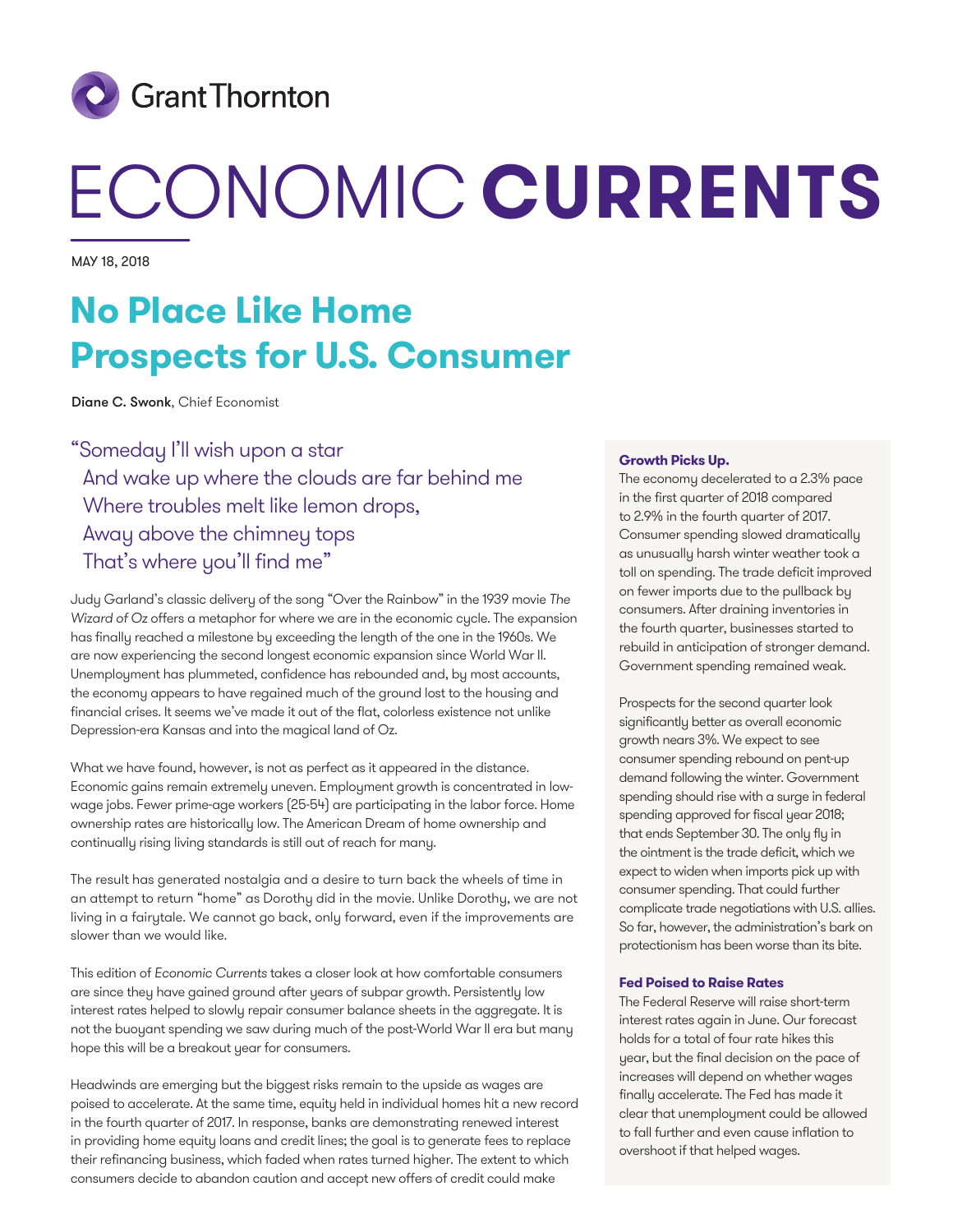the difference between a good or a great year for the economy. Blockbuster gains would come at a steep price if inflation results in a much faster pace of rate hikes by the Federal Reserve; the Wizard behind the curtain could be busy this year.

#### **Underlying Fundamentals**

Chart 1 shows the forecast for consumer spending in 2018. Adjusted for inflation, consumer spending is expected to bounce back following a lackluster first quarter and then slow from the 2017 pace.

On the plus side, unemployment has plummeted, job gains remain solid, and wage gains appear poised to accelerate. Job openings hit a record high in April as anecdotal reports of wage gains intensified. The Federal Reserve's [Beige Book,](https://www.federalreserve.gov/monetarypolicy/files/BeigeBook_20180418.pdf) which tracks real-time shifts across the Fed's twelve districts, reported further tightening in labor markets, increased spending for job training and "persistent" wage gains in April.

**Chart 1: Consumer Spending: Solid not Spectacular** Inflation-adjusted Changes in Personal Consumption Expenditures



Annual figures are year-over-year growth. Quarterly are annualized growth rates. Source: Haver Analytics.

Tax cuts have boosted disposable incomes. The [Tax Policy Center](http://www.taxpolicycenter.org/sites/default/files/publication/154006/the_effect_of_the_tcja_individual_income_tax_provisions_across_income_groups_and_across_the_states.pdf)  estimates tax cuts will average \$1260 per household in 2018 although the overwhelming majority of those cuts will accrue to the top 5% of earners. [Households in the middle of the income distribution, those earning between \$49,000 and \$86,000, will get \$800. Households in the bottom quintile, those earning less than \$25,000 per year, will get \$40.]

Consumers have finally rid themselves of an overhang of debt and regained wealth lost to the financial crisis. The overall debtto-income ratio has fallen to precrisis levels in recent years, while net worth as a share of income has risen to a new high. (See Charts 2 and 3.) High-income households have benefitted more than low-income households, especially when it comes to financial assets, but the rebound in real estate values has been more evenly distributed now with lower priced homes appreciating in value.

**Chart 2: Household Debt/Income Ratio Bottomed**  1980:1-2017:4



Source: Federal Reserve Board of Governors, Z.1. Income Series: "Households and Nonprofit Organizations; Disposable Personal Income"; Debt Series: "Households and Nonprofit Organizations; Disposable Personal Income"

**Chart 3: Household Net Worth to Income Hits New High** 1951:1-2017:4



Source: Federal Reserve Board of Governors, Z.1. Income Series: "Households and Nonprofit Organizations; Disposable Personal Income"; Debt Series: "Households and Nonprofit Organizations; Disposable Personal Income"

The return of first-time buyers to the market, combined with an acute shortage of entry-level homes for sale, has pushed up the prices of less expensive properties much more rapidly than home prices at the high end. New limits on mortgage deductions, especially in states with high taxes, could further skew the appreciation of home values toward lower priced homes.

This is particularly important given recent shifts in credit conditions. The Fed's recent [Senior Loan Officer Opinion Survey](https://www.federalreserve.gov/data/sloos.htm) showed tightening credit conditions for most forms of consumer debt, with one major exception: home equity lines of credit.

That easing is beginning to show up in the data on home equity lines of credit, which grew by more than \$200 billion in 2017, the fastest pace of growth in nine years. That is still a fraction of what we saw during the peak of the housing market bubble, but the pump is primed.

**<sup>2</sup>** Monthly Economic Outlook: No Place Like Home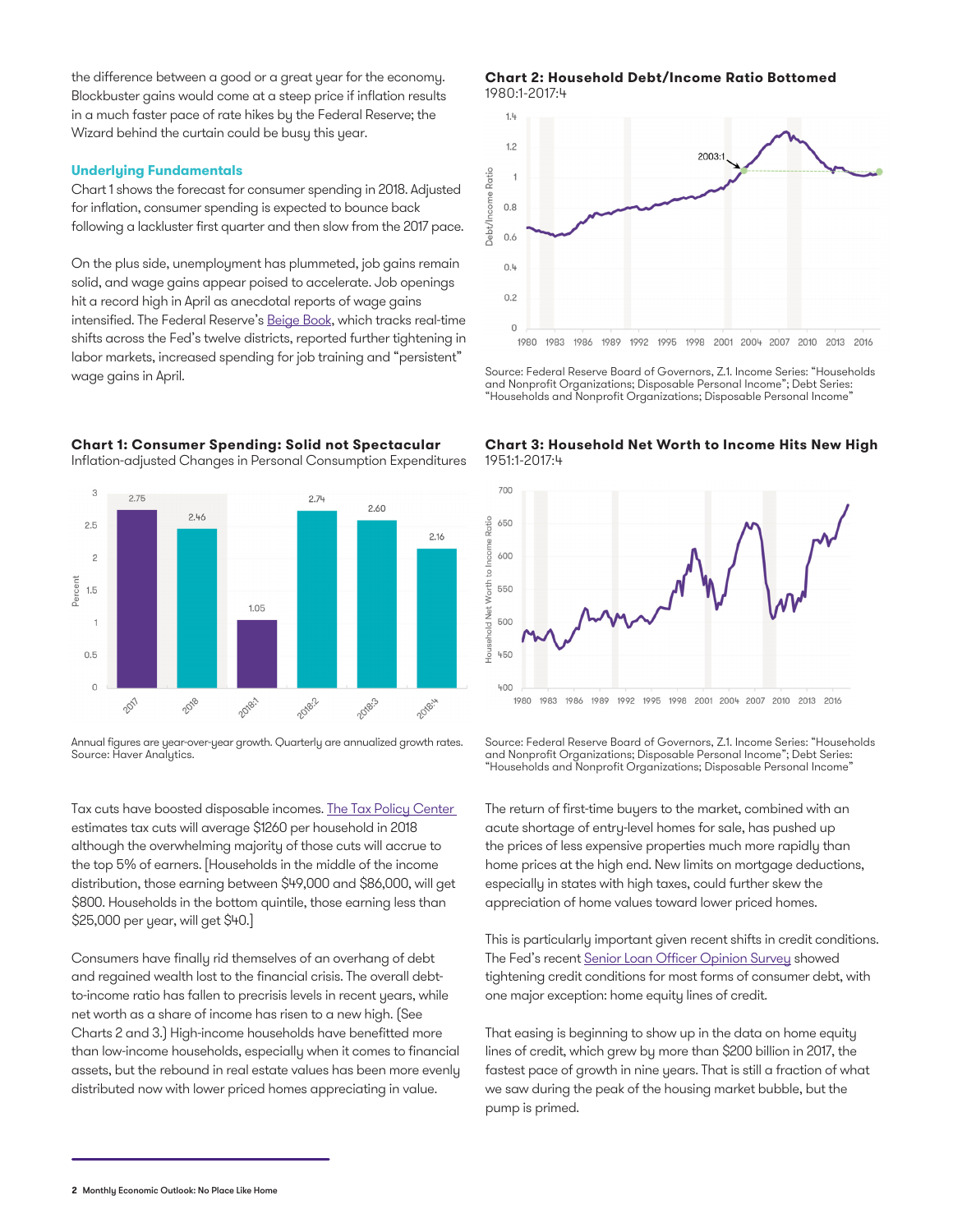

One bank in downtown Chicago has plastered its windows with colorful ads for home equity loans. The signs urge consumers to inquire about home equity lines of credit that they can use "For Whatever." Suggested purchases go well beyond needs to wants, from home renovations to "a trip to Rome, a third honeymoon, four more rooms of furniture, an MBA, bandcamp, summer camp, braces or just the best birthday ever." (See PHOTO)

When I saw that I felt like I was in a time warp, vaulted back to 2005 when many consumers used their homes as ATMs to finance anything their hearts desired. My contacts in housing finance confirm that banks are moving back into this market. They also caution that the liquidation of housing market equity has historically led to financial duress down the road. Whatever we borrow today must be repaid at what will likely be higher interest rates. This is in addition to self-selection; those most likely to liquidate the equity in their homes tend to be the ones who can least afford it.

On the downside, higher prices at the gas pump are eating into consumer budgets and offsetting the benefits associated with tax cuts for low- and middle-income households. Regular gas prices went up more than \$0.50 per gallon, or 21%, in the week ending May 14; we expect prices to continue higher. The increases could cost consumers between \$420 and \$570 more per year, wiping out more than half of the benefits of tax cuts for middle-income households and all of the benefits for low-income households.

"The increases could cost consumers between \$420 and \$570 more per year, wiping out more than half of the benefits of tax cuts for middle-income households and all of the benefits for low-income households."

Health care inflation has begun to accelerate again. Hospital and prescription drug prices are forecast to rise at a faster pace this year. Retirees and those living on fixed incomes will be affected the most. This is in addition to the broader acceleration in inflation that the Fed has been waiting for, most notably in the service sector.

Another rate hike by the Federal Reserve in June is a foregone conclusion. The extent to which the costs of servicing our debt will continue to rise is highly contingent upon how fast the Fed raises short-term interest rates this year. Our forecast holds for a total of four rate hikes; that is a 1% increase in rates and represents a doubling since the Fed started to raise rates in December 2015.

Higher interest rates have already boosted the cost of some forms of credit. The cost of servicing debt including credit cards, student and vehicle loans has moved up even as the cost of holding a mortgage has fallen. (See Chart 4.)





Source: Federal Reserve Board of Governors. Household Debt Service and Financial Obligations Ratios.

Those increases are in addition to the upward pressure on rates associated with mounting federal deficits and debt. The yield on the ten-year Treasury bond hit the highest level since 2011 on May 15, partly in response to a shortfall in tax revenues in early May and the realization that the government will need to issue much more debt. The Congressional Budget Office (CBO) is forecasting the federal deficit will exceed \$1 trillion in fiscal year 2019. CBO forecasts on growth and tax revenues tend to be optimistic. We could see deficits rise even more rapidly.

There are already some signs of duress in the system. Defaults on student loans have leveled out in recent years but remain in the double digits. A recent report suggests a default rate on subprime vehicle loans that is higher now than it was at the height of the financial crisis.

The saving rate remains extremely low despite some improvement in the first quarter when spending faltered. This should, in theory, constrain spending and limit debt accumulation.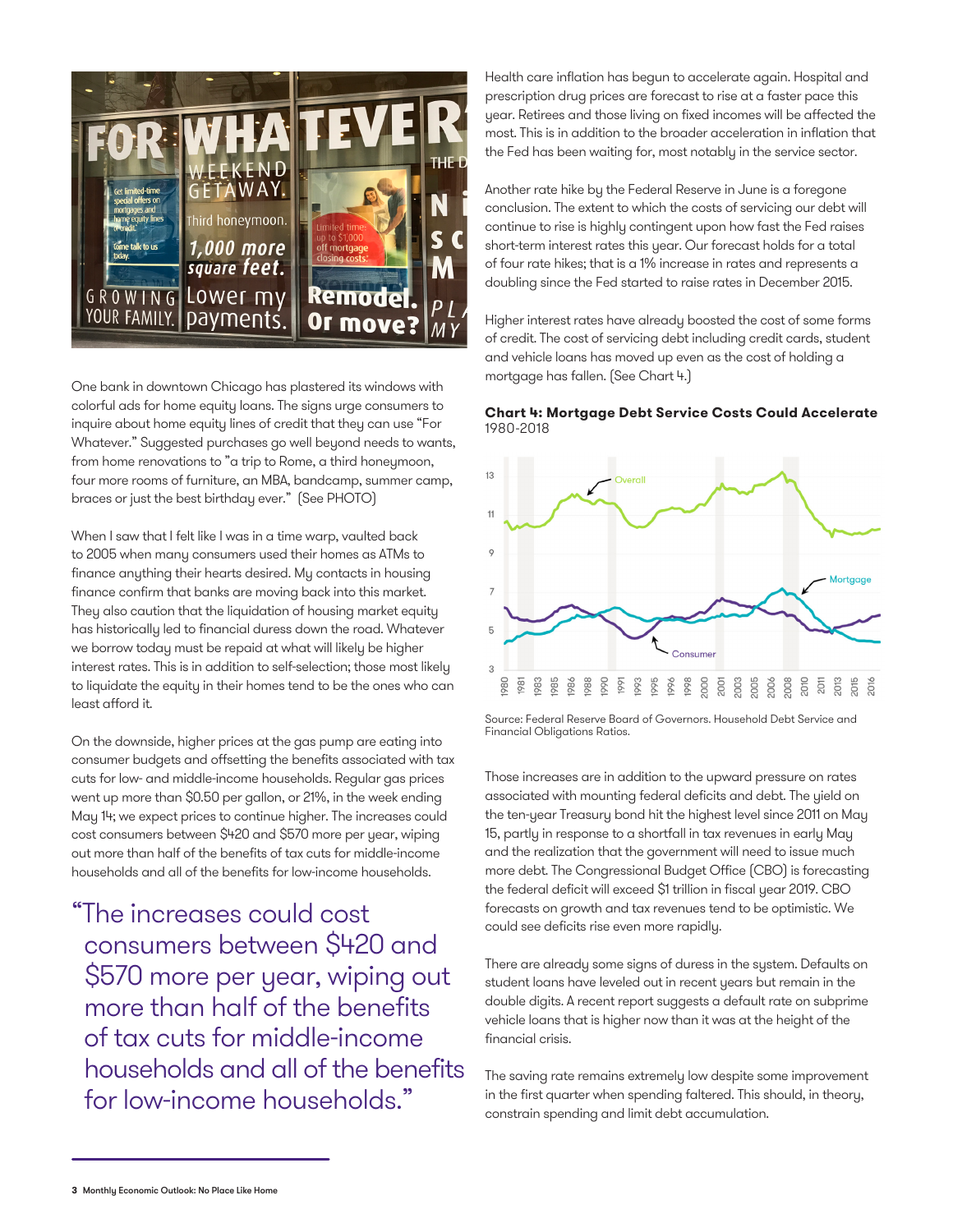## "Old habits die hard. Consumers have repeatedly proven their willingness to take on more debt than they can afford."

Last, but by no means least, employers say that worker shortages are constraining hiring. Workers left on the sidelines during the crisis are losing skills at the same time that immigration curbs are stemming the inflow of new workers. The opioid crisis is also taking a toll as it shifts from prescription to more potent, illegal versions of the drugs. The Center for Disease Control has reported that [fentanyl](https://emergency.cdc.gov/han/han00395.asp) is particularly lethal.

**Upside Risks:** Old habits die hard. Consumers have repeatedly proven their willingness to take on more debt than they can afford. Our research found a sudden jump in online searches for home equity lines of credit. In 2017 and early 2018, queries exceeded the surge during the height of the housing market bubble. (See Chart 5.) Some of the recent increase in online searches may be attributed to the proliferation in smartphones, which make it easy for consumers to compare deals offered by lenders. That said, there is clearly an upswing in demand for home equity lines of credit.

## **Chart 5: Online Searches for Home Equity Loans Surge**



Source: Webpages scraped from Wayback Machine/Archive.org; Search results are authors' calculations.

Changes in the tax law that limit deductions for mortgage and home equity lines of credit may cap some of the spending fueled by credit. Severe understaffing at the IRS, however, begs the question, Who will enforce the restrictions?

In response, consumer spending could be significantly stronger than forecast, with growth coming in closer to 2.8% instead of 2.5%. That would push overall economic growth to well above the 3% threshold in 2018 but not without a cost. Rate hikes by the Fed could increase from four to six over the course of this year. While that is still small relative to history, it would up the ante on a recession in 2019.

## **Implications for the Composition of Spending**

Recent surveys of buying conditions for big-ticket items indicate that older homeowners are opting to repair and remodel instead of trading up; renovations could be further supported by an expansion in home equity loans. Consumer attitudes toward buying furniture and appliances picked up significantly in recent months.

Vehicle sales could rise more than expected. Buying attitudes regarding vehicles improved significantly in April; purchases were financed by home equity borrowing during the housing market bubble.

Some parents could decide to roll student debt into home equity loans to ease their children's debt burdens. That would free up funds for college graduates, which would most likely show up in rents and housing. The percent of adult children living at home surged during the crisis and the years that followed; less debt would enable them to move out.

## **Bottom Line**

We have traveled a long way to get here, a place much better than where we were during much of this expansion. Too many are still feeling left behind but this year could be a tipping point for those households. An acceleration in wages across income strata and continued housing appreciation should help distribute economic gains more evenly across households.

The worry is that consumers will decide to take on more debt to finance a more rapid increase in living standards, which would only borrow from future growth. Dorothy realized that the sparkle of the Emerald City was little more than an illusion; what felt like a "place where dreams come true" turned into a nightmare; those winged monkeys in Oz still give me the creeps. Note: Debt-financed spending can also cause sleepless nights.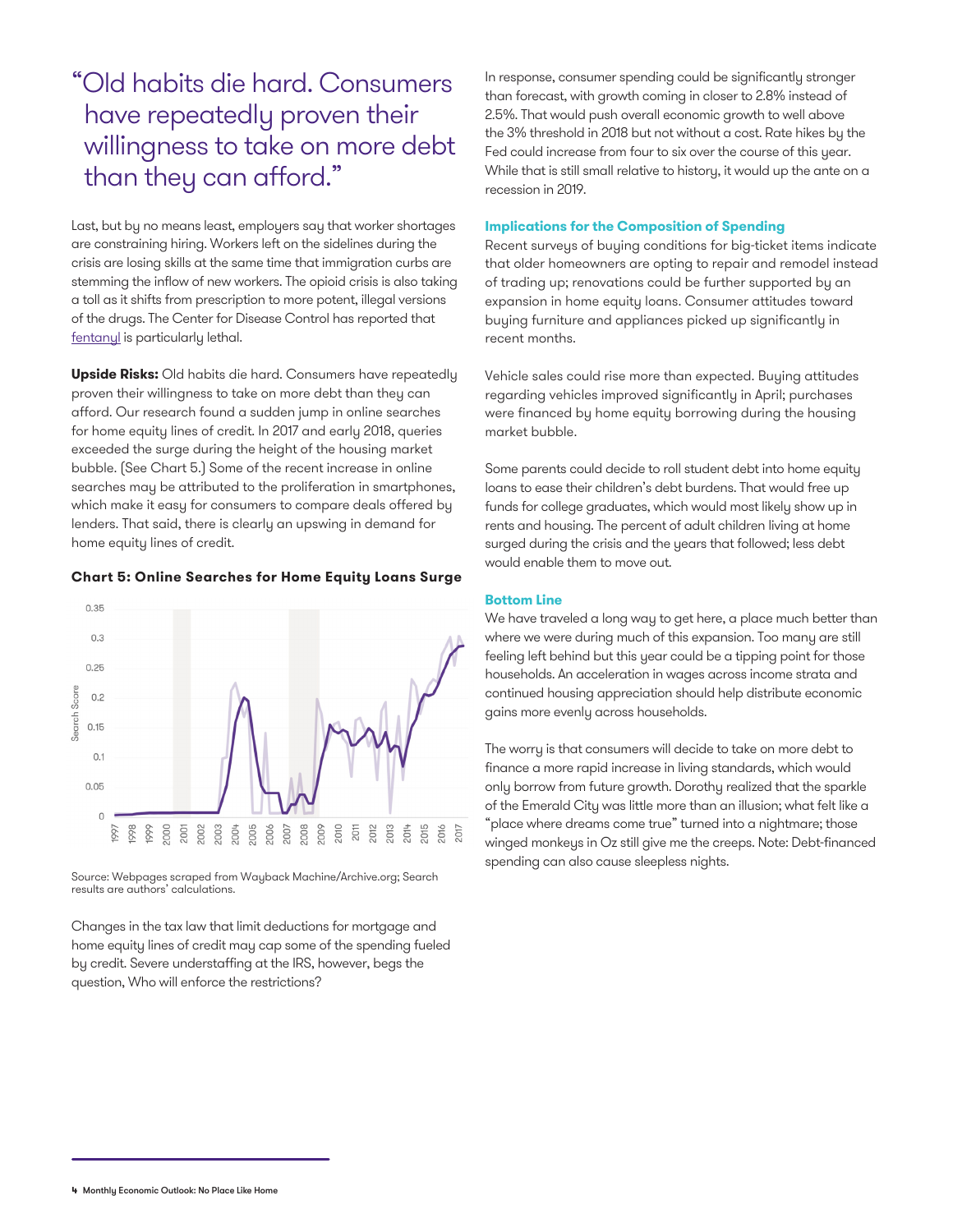## **Economic forecast — May 2018**

|                                              | 2017(A)  | 2018     | 2019     | 2017:4(A) 2018:1(A) 2018:2 |        |          | 2018:3   | 2018:4 | 2019:1   | 2019:2   | 2019:3  | 2019:4    |
|----------------------------------------------|----------|----------|----------|----------------------------|--------|----------|----------|--------|----------|----------|---------|-----------|
| National outlook                             |          |          |          |                            |        |          |          |        |          |          |         |           |
| Chain-weight GDP <sup>1</sup>                | 2.3      | 2.8      | 2.7      | 2.9                        | 2.3    | 2.9      | 3.2      | 2.9    | 2.7      | 2.5      | 2.29    | 1.74      |
| Personal consumption                         | 2.8      | 2.5      | 2.3      | 4.0                        | 1.1    | 2.8      | 2.5      | 2.3    | 2.0      | 2.3      | 2.23    | 2.16      |
| Business fixed investment                    | 4.7      | 5.6      | 5.6      | 6.8                        | 6.1    | 3.5      | 5.8      | 6.1    | 6.1      | 5.6      | 5.1     | 4.07      |
| Residential investment                       | 1.8      | 2.5      | 3.1      | 12.8                       | 0.0    | 3.3      | 4.4      | 1.5    | 3.3      | 2.8      | 3.89    | 3.89      |
| Inventory investment                         | 15.2     | 47.5     | 72.9     | 15.6                       | 33.1   | 44.1     | 54.4     | 58.3   | 69.9     | 75.9     | 78.7    | 67.1      |
| Net exports                                  | $-621.8$ | $-663.8$ | $-722.9$ | $-653.9$                   | -645.9 | $-658.0$ | $-668.5$ | -683.0 | $-698.5$ | $-714.0$ | -731.16 | $-747.74$ |
| Exports                                      | 3.4      | 5.1      | 5.7      | 7.0                        | 4.8    | 5.4      | 5.6      | 5.8    | 5.1      | 5.8      | 6.43    | 6.48      |
| Imports                                      | 4.0      | 5.5      | 6.4      | 14.1                       | 2.6    | 5.9      | 5.8      | 6.5    | 6.1      | 6.6      | 7.22    | 7.14      |
| Government expenditures                      | 0.1      | 1.9      | 2.3      | 3.0                        | 1.2    | 2.1      | 3.0      | 3.7    | 2.7      | 1.6      | 1.11    | 0.69      |
| Federal                                      | 0.2      | 3.6      | 4.1      | 3.2                        | 1.7    | 5.0      | 6.9      | 7.3    | 4.4      | 2.2      | 1.13    | $-0.09$   |
| State and local                              | 0.1      | 0.9      | 1.2      | 2.9                        | 0.8    | 0.4      | 0.6      | 1.5    | 1.6      | 1.3      | 1.09    | 1.17      |
| Final sales                                  | 2.4      | 2.6      | 2.5      | 3.4                        | 1.9    | 2.6      | 3.0      | 2.8    | 2.5      | 2.4      | 2.23    | 2.01      |
| Inflation                                    |          |          |          |                            |        |          |          |        |          |          |         |           |
| GDP deflator                                 | 1.8      | 2.0      | 2.4      | 2.3                        | 2.0    | 1.7      | 2.0      | 2.2    | 2.5      | 2.5      | 2.55    | 2.54      |
| <b>CPI</b>                                   | 2.1      | 2.5      | 1.7      | 3.3                        | 3.5    | 1.8      | 2.8      | 1.1    | 0.9      | 2.2      | 2.43    | 2.33      |
| Core CPI                                     | 1.8      | 2.3      | 2.3      | 2.2                        | 3.0    | 2.2      | 2.3      | 2.3    | 2.3      | 2.4      | 2.38    | 2.41      |
| Special indicators                           |          |          |          |                            |        |          |          |        |          |          |         |           |
| Corporate profits <sup>2</sup>               | 2.7      | 4.3      | 4.5      | 2.7                        | 3.4    | 4.1      | 2.9      | 4.3    | 7.5      | 7.5      | 5.47    | 4.5       |
| Disposable personal income                   | 1.2      | 2.1      | 3.1      | 1.1                        | 3.4    | 2.2      | 1.0      | 3.5    | 4.4      | 2.9      | 2.77    | 2.63      |
| Housing starts (mil.)                        | 1.2      | 1.3      | 1.4      | 1.3                        | 1.3    | 1.3      | 1.3      | 1.4    | 1.4      | 1.4      | 1.41    | 1.41      |
| Civilian unemployment rate                   | 4.4      | 3.9      | 3.7      | 4.1                        | 4.1    | 4.0      | 3.9      | 3.8    | 3.7      | 3.6      | 3.7     | 3.76      |
| Total nonfarm payrolls (thous.) <sup>3</sup> | 2176.7   | 2493.2   | 1601.3   | 556.3                      | 616.3  | 606.7    | 652.1    | 618.0  | 568.9    | 453.0    | 305.13  | 274.26    |
| Vehicle sales                                |          |          |          |                            |        |          |          |        |          |          |         |           |
| Automobile sales [mil.]                      | 6.3      | 5.6      | 5.4      | 6.3                        | 5.7    | 5.6      | 5.6      | 5.5    | 5.5      | 5.4      | 5.4     | 5.3       |
| Domestic                                     | 4.5      | 4.0      | 3.9      | 4.6                        | 4.1    | 4.0      | 4.0      | 4.0    | 4.0      | 3.9      | 3.9     | 3.8       |
| Imports                                      | 1.7      | 1.6      | 1.5      | 1.7                        | 1.6    | 1.6      | 1.6      | 1.5    | 1.5      | 1.5      | 1.5     | 1.5       |
| Lt. trucks (mil.)                            | 10.9     | 11.3     | 10.5     | 11.5                       | 11.5   | 11.3     | 11.2     | 11.0   | 10.7     | 10.6     | 10.5    | 10.2      |
| Domestic                                     | 9.0      | 9.1      | 8.6      | 9.4                        | 9.3    | 9.2      | 9.1      | 8.9    | 8.7      | 8.6      | 8.6     | 8.3       |
| Imports                                      | 1.9      | 2.1      | 2.0      | 2.1                        | 2.2    | 2.1      | 2.1      | 2.1    | 2.0      | 2.0      | 1.9     | 1.9       |
| Combined auto/Lt.truck                       | 17.1     | 16.9     | 16.6     | 17.8                       | 17.2   | 16.9     | 16.8     | 16.5   | 16.2     | 16.0     | 15.9    | 15.5      |
| Heavy truck sales                            | 0.4      | 0.5      | 0.4      | 0.5                        | 0.5    | 0.5      | 0.5      | 0.5    | 0.5      | 0.5      | 0.4     | 0.4       |
| Total vehicles (mil.)                        | 17.5     | 17.3     | 16.3     | 18.2                       | 17.7   | 17.4     | 17.3     | 17.0   | 16.7     | 16.5     | 16.3    | 15.9      |
| Interest rate/yields                         |          |          |          |                            |        |          |          |        |          |          |         |           |
| Federal funds                                | 1.0      | 1.8      | 2.5      | 1.2                        | 1.5    | 1.7      | 1.9      | 2.1    | 2.3      | 2.4      | 2.61    | 2.75      |
| 10-year treasury note                        | 2.3      | 3.1      | 3.5      | 2.4                        | 2.8    | 3.0      | 3.2      | 3.4    | 3.4      | 3.5      | 3.57    | 3.65      |
| Corporate bond BAA                           | 4.4      | 4.8      | 5.4      | 4.3                        | 4.5    | 4.8      | 4.9      | 5.1    | 5.2      | 5.3      | 5.42    | 5.53      |
| <b>Exchange rates</b>                        |          |          |          |                            |        |          |          |        |          |          |         |           |
| Euro/Dollar                                  | 1.1      | 1.2      | 1.2      | 1.2                        | 1.2    | 1.2      | 1.2      | 1.2    | 1.2      | 1.2      | 1.21    | 1.22      |
| Dollar/Yen                                   | 112.1    | 105.4    | 100.3    | 112.9                      | 108.3  | 105.9    | 104.1    | 103.3  | 102.1    | 100.7    | 99.7    | 98.72     |

1. In 2016, GDP was \$16716.164 billion in chain-weighted 2009 dollars.

<sup>2</sup> Corporate profits before tax with inventory valuation and capital consumption adjustments, quarterly data represents four-quarter percent change.

3. Total nonfarm payrolls, quarterly data represents the difference in the average from the previous period. Annual data represents 4Q to 4Q change.

Quarterly data are seasonally adjusted at an annual rate. Unless otherwise specified, \$ figures reflect adjustment for inflation. Total may not add up due to rounding.